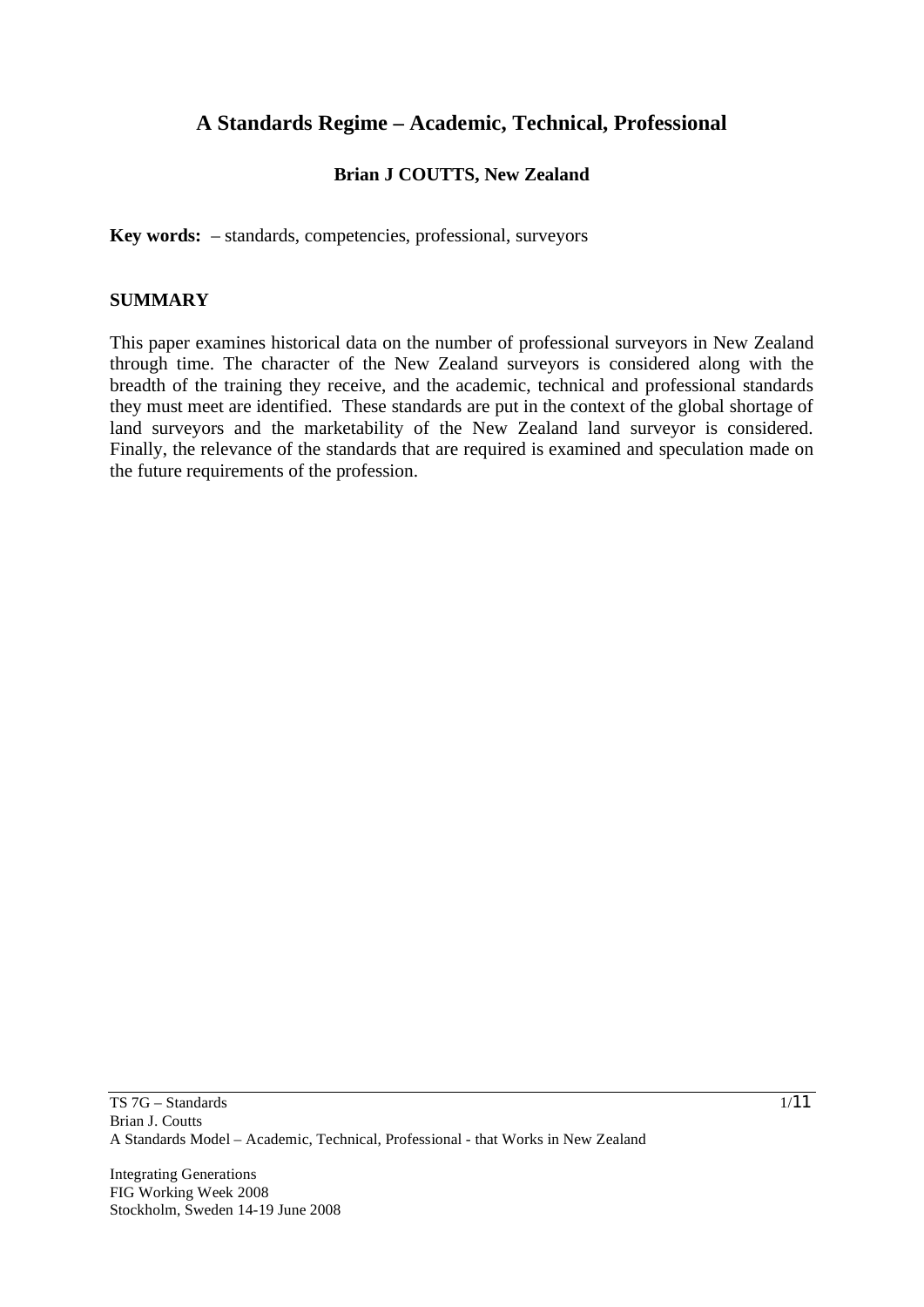# **A Standards Regime – Academic, Technical, Professional**

#### **Brian J COUTTS, New Zealand**

#### **1 THE NEW ZEALAND CONTEXT**

As a remote European settlement developed in the late  $19<sup>th</sup>$  century, New Zealand initially depended on migrant military and naval personnel for the mapping and identification of land parcels. The British settlement companies added to this capability by sending their own surveyors with early settlers to lay out towns, roads, farms and the other utilities required to be established from first principles in a British colonial settlement.

Though the country traces its origins from the Treaty of Waitangi, signed in 1840, it was not until 1874 that a unified national administration was established. Surveyors approved by the Crown to carry out cadastral surveys were identified by relatively *ad hoc* methods of testing by district Chief Surveyors, until the passing of legislation in 1900 that established an examiners Board. Still, uniformity was lacking, and it was not until 1938 that a consistent set of standards, uniformity of designation for recognized professional surveyors, and which included compulsory membership of the New Zealand Institute of Surveyors (NZIS), was established. While subsequent modifications were made to this regime, the basic tenets it set in place remained in place until reforming legislation in 2002.

The remoteness of the nation from the rest of the world, the scarcity of qualified personnel, and the relatively low level of technology not only allowed but required surveyors to become expert in disciplines beyond that of their core speciality, cadastral surveys. Before the emergence of town planning as a profession they became planners, through the need to modify plans made in the United Kingdom that had to be applied to local topography; they became municipal engineers through having to design stormwater and foul sewerage systems, water supply, local roading, newly developed street lighting; and they supplied geodetic control for civil and military mapping. As a consequence, the New Zealand (and Australian) surveyors were required to develop expertise in these related disciplines, all of which became core to the New Zealand surveyor's competencies, and formal examinations were developed for those in the process of becoming a "Registered Surveyor".

Not only in professional life did New Zealanders have to become self-sufficient. Distance and the shortage of goods and services required the New Zealand indigenous settler character to manage without in most aspects of daily life. As a result, most New Zealanders are resourceful people, capable of carrying out tasks and performing duties with the minimum of resources. When added to the breadth of surveying education provided to candidates for the Surveying profession in New Zealand, this independence and resourcefulness contributes to the world-wide acceptance of New Zealand surveyors in the international community.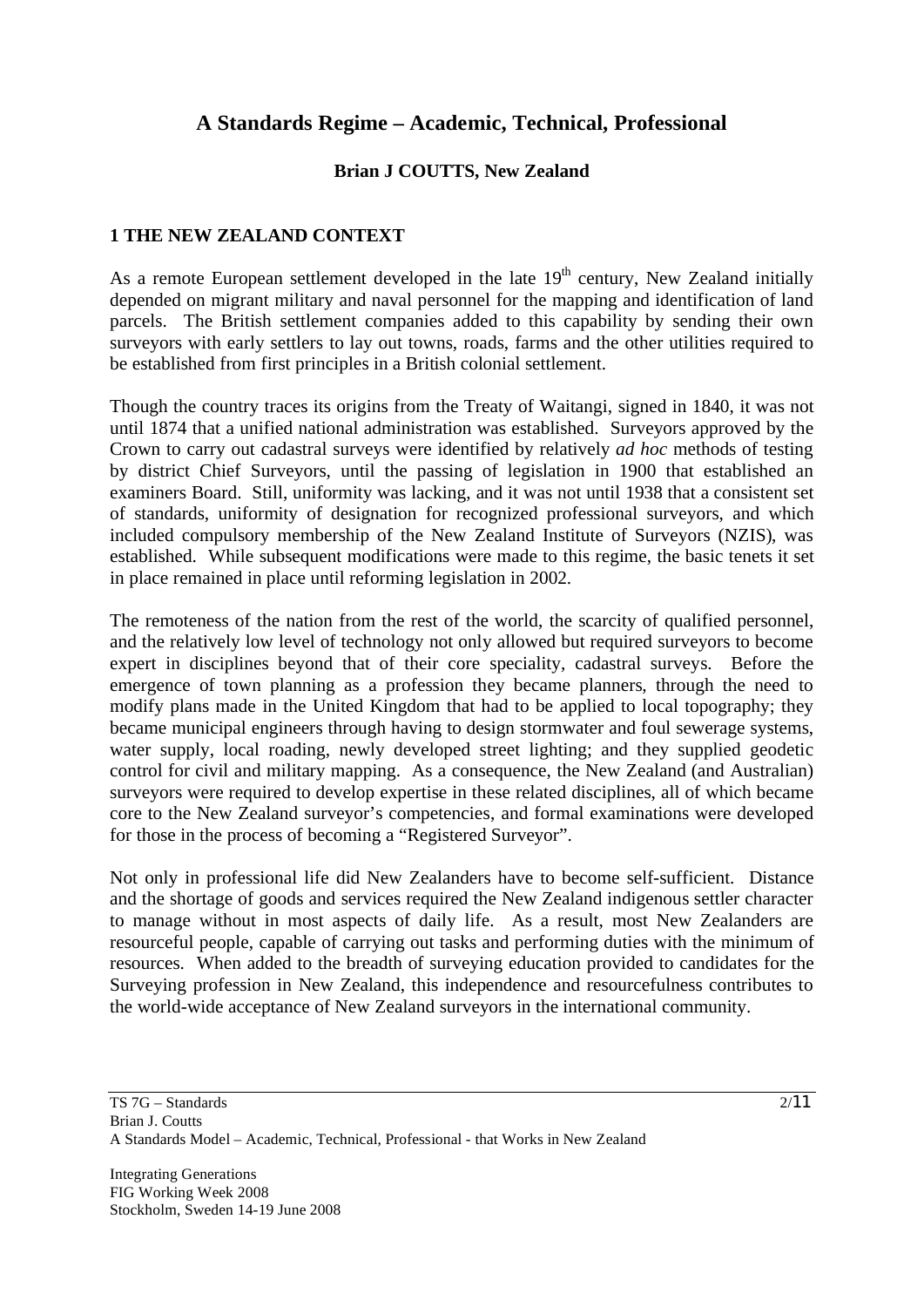#### **2 HISTORICAL REGISTRATIONS**

It is of interest to look at how many new licenses , or "registrations", have been issued over time. The graph in Figure 1 clearly shows the impact of the Great Depression of the 1930s, as well as the shortage of personnel, particularly males who were 100% of the qualified surveyors, in the period of World War II. There is then a steady climb until about 1963. It may be noted that the first university qualification for New Zealanders was introduced in 1962, and the decline from 1963 through to about 1990 may be a reflection of the restriction on numbers entering the profession as a result of the constraints on intake numbers imposed by the School of Surveying.



**Figure 1** New registrants/licensees 1930-2006 (Coutts, 2007). (source: the Survey Board of New Zealand Register)

In 1997 the numbers make a dramatic recovery, but again decline. It is possible that this drop in numbers entering the profession in the 1990s is a reflection of tight economic times locally, combined with a demand for graduates in other parts of the world. The late 1990s saw the start of boom times in the construction and development industries in New Zealand. While fluctuating as it always has, the numbers seems to have leveled off in the last 10 years at an average of 28 newly qualified surveyors per year, with the qualification that there may be a slightly downwards trend. The "dip" in 2003 may be as a result of the uncertainty created for a short time as a result of the change in the legislation in 2002.

### **3. HISTORICAL MEMBERSHIP OF NZIS**

Extracting figures from the NZIS Annual Reports, since 1963 when they were first regularly reported, the number of members holding "licenses" (termed Annual Practicing Certificate (APC) prior to 2002), shows a steady increase in the number issued. Figure 2 shows that there has been a steady increase, subject to minor fluctuations, from 428 in 1963 to the present 691. A sharp rise occurred in 2002, just prior to the introduction of the Cadastral Survey Act 2002, when many surveyors who were entitled to an APC but did not hold one, applied to take one out in advance of the new Act.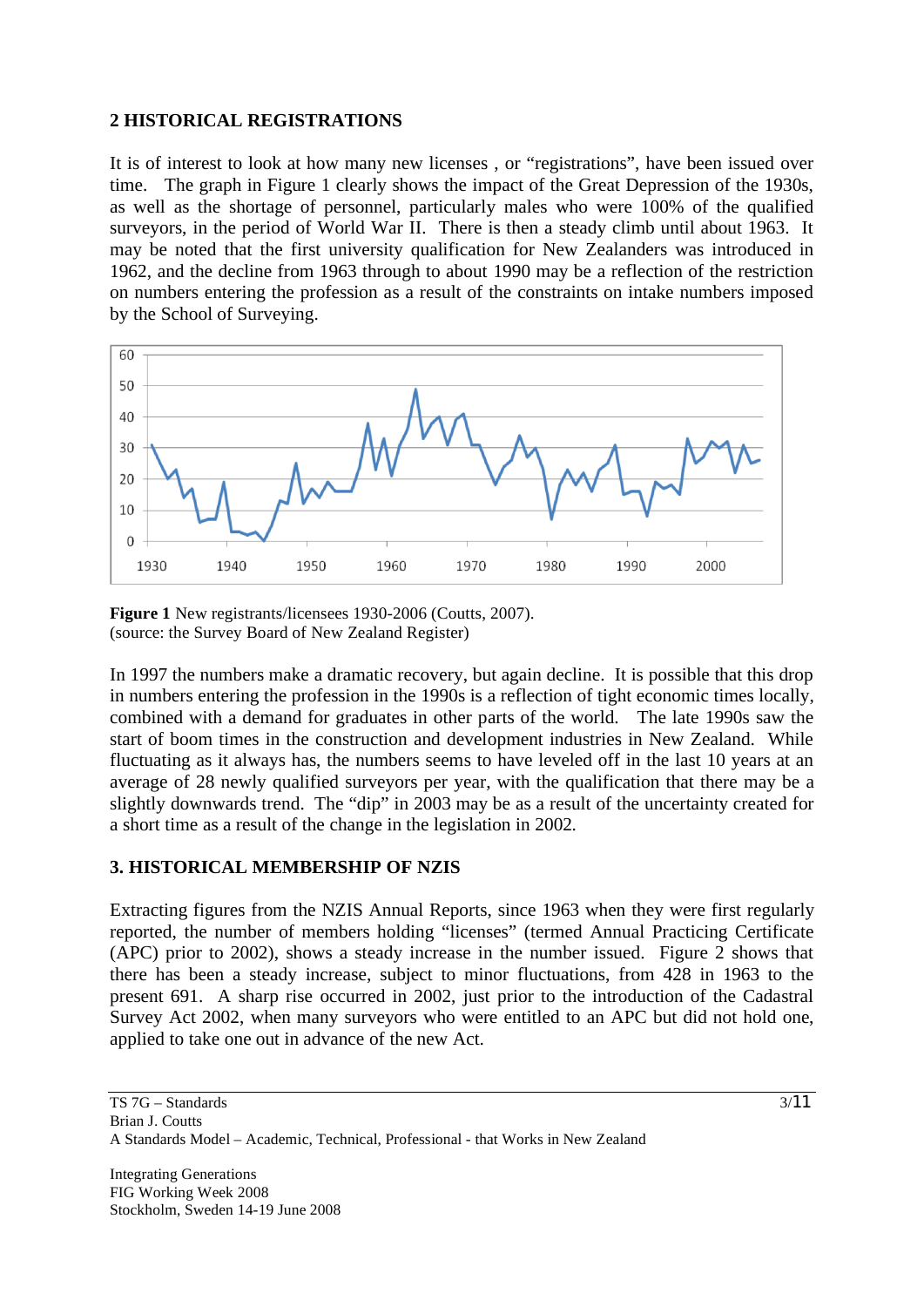From 1938 until 2002 it was a legislative requirement for all practicing land surveyors to be members of the NZIS. However, not all of those who were Registered and engaged in aspects of surveying other than land title surveys needed to have an Annual Practicing Certificate (APC). There were, therefore, Registered Surveyors who were denominated non-practicing, indicating that they were not holders of practicing certificates, rather than that they were not engaged in any form of surveying. In fact, most were so engaged. Those who held APCs were designated "practicing Surveyors" in the membership records of the NZIS.

Figure 2 shows the progressive growth in "practicing" surveyors from 1963 to 2007. A clear spike is shown in 2002. It is again speculated that these surveyors who purchased a license (or APC) did so in order to protect their rights in the change in the legislation that took place in 2002. The following dip in the graph may indicate that a measurable number then did not renew their licenses the following year. However the jump from about 600 prior to the change, to about 700 following the change, has been maintained through the following five years.



**Figure 2** Number of licenses 1963–2006 (Coutts, 2007).

The total number of members of NZIS is shown in Figure 3, separated into "Practicing" Members, "Non-practicing" Members, Associates and Students.

There are one or two points that require explanation. The sudden jump in membership in 1988 represents the assimilation of the Survey Technician Association, with the members of that body later given Associate status. Also, the "bump" in practicing Members in 2002 was as a result of new legislation, and many of those who had been Non-practicing members "resuming" practice, that is, once again carrying an APC. It is noted that the total number of Members (not including Associates and Students) is not significantly affected. The downward "blip" following 2002 reflects the fact that membership became voluntary in 2002, having been compulsory since 1938, indicating that some chose to leave, but the total number has recovered.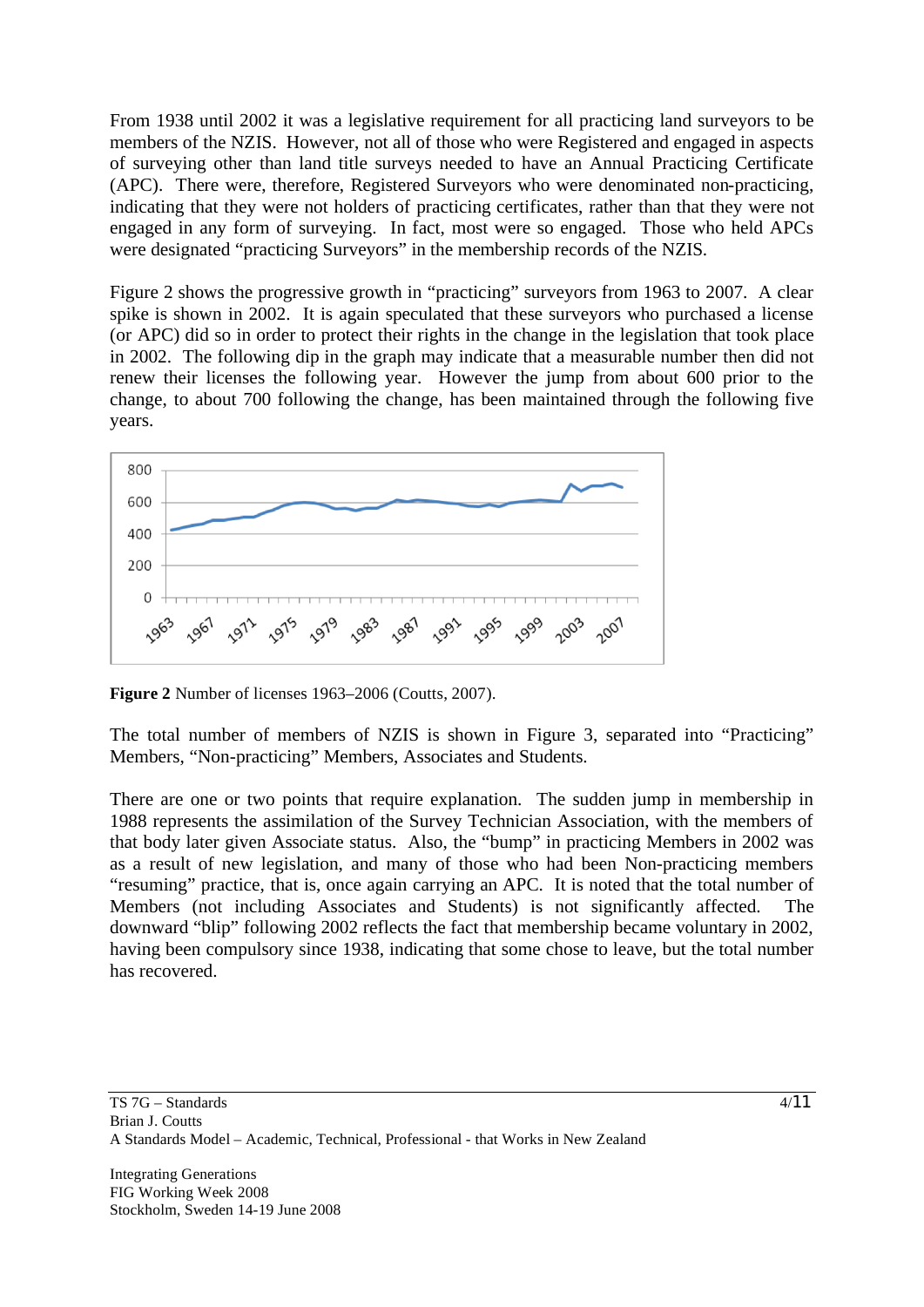

**Figure 3** NZIS membership by grade.

.

### **4. STUDENT GROWTH AT NSSOU**

The data that follows was obtained from the Annual Reports of the NZIS from 1978 to 2006, and from the School of Surveying for 2007. While there is information that relates to the period from 1963, the year 1978 has been chosen as a start date firstly, because it disregards the 'start-up' phase of the school; secondly, because the reporting data before this date is not in a consistent format; and thirdly, because that is the year of the start of the Bachelor of Surveying degree, which might be considered as the 'modern era'

|                  | 1978-87 | 1988-97 |     |
|------------------|---------|---------|-----|
| Applications     | 60      | 71      | 86  |
| Eligible         | 38      | 49      | 63  |
| Intake           | 29      | 42      | 58  |
| Graduates        | 26      | 35      | 48  |
| Total undergrads | 91      | 119     | 170 |
| Post grads       |         |         |     |

**Figure 4** School of Surveying students statistics by decade. Coutts, 2007.

What can be concluded from these figures? Firstly, there has been a steady growth in the interest in surveying as indicated by the numbers applying to enter. It can be seen that there was considerable interest even in the early days, but that the numbers have fluctuated. However, when one looks at trends over decades, it is clear that the interest has been sustained and has shown a reasonably steep increase in the last five years after recovering from a drop. It is also interesting to note that the gap between applications and those eligible has narrowed. This gap probably reflects the competitiveness for entry, and the fact that students are increasingly more aware of the restrictions.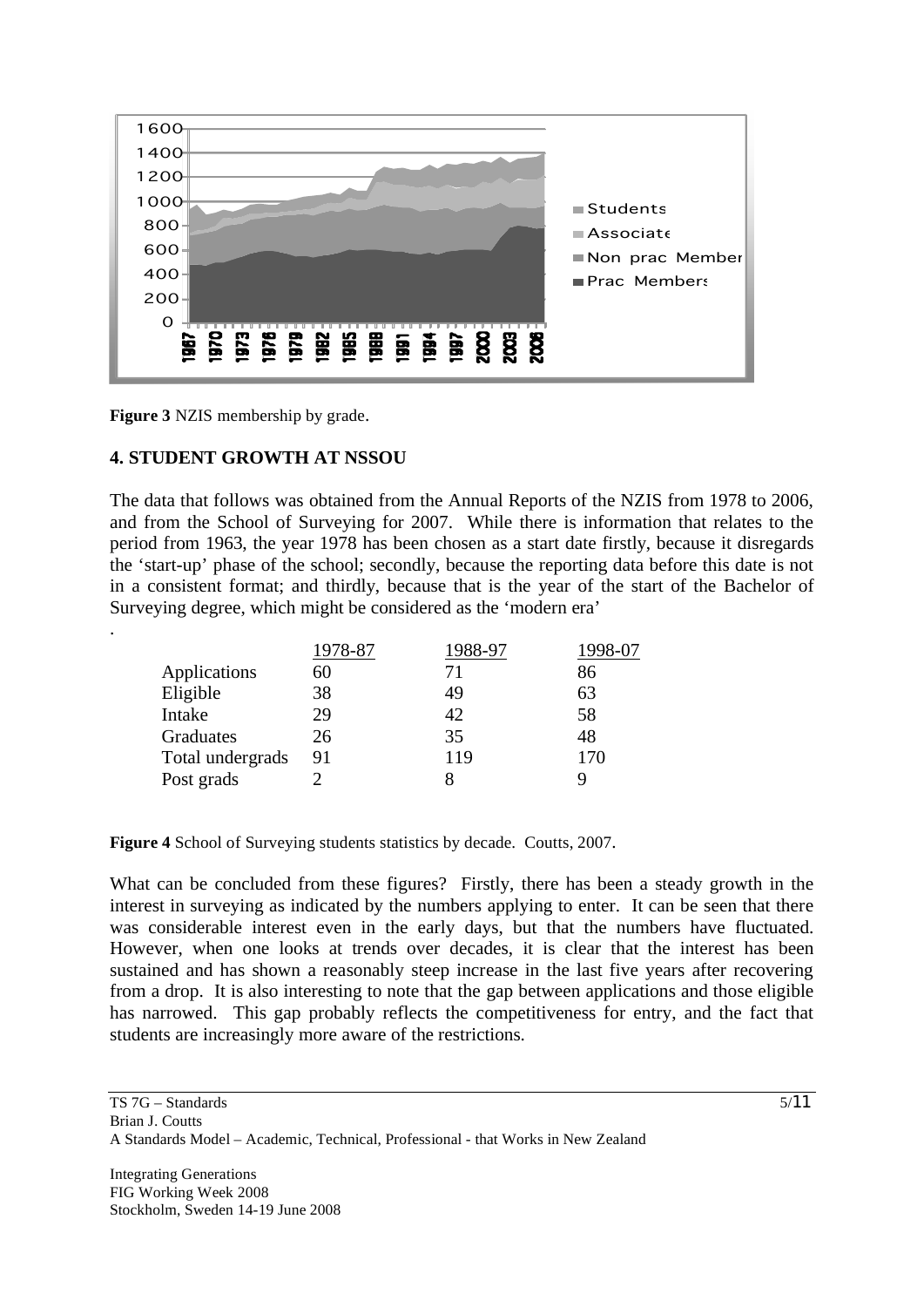

**Figure 5** School of surveying statistics in the 30 years 1978-2007 (Coutts, 2007)

Secondly, there has been a steady increase in the production of graduates by the school in each decade, from 26 per annum, to 35, and now to almost 50 per year. A further increase in the intake numbers to the School in 2004 is likely to flow through to another increase over the next decade

Thirdly, after a slow start there is a steady, but not growing, interest in post-graduate study. The competitiveness of salaries now being offered by employers, combined with the level of debt that students incur in gaining their degree(s), mitigates against the School being able to encourage even its best students to engage in further, post-graduate study. Overseas students are likely to be the principal source of post-graduate students in the foreseeable future.

### **5 STANDARDS**

.

The Surveying profession is well used to standards, given that surveys have had to meet government standards from the earliest days, and that the NZIS has imposed standards, albeit through the SBNZ, for most of its existence. In the  $21<sup>st</sup>$  century the standards that surveyors have to meet come at a number of levels.

### **5.1 Educational standards**

The first standards in the system are those imposed by the education system. In order to obtain entry into university from secondary school it is necessary to have a defined number of points at Level 3 (typically Year 13 in the New Zealand school system) in the National Certificate of Educational Achievement (NCEA). If these are not achieved, candidates must wait until they are 20 years of age before they can enter. While their NCEA points allow them to enter the university system it does not allow them entry into the national School of Surveying (there is only one course in the country that provides a professional education course in land surveying).

In order to enter the School students must take a minimum of seven one semester papers in their first year. Six papers is the minimum to qualify as a full time student. They are then competing for selection amongst the 60 to 65 candidates who will be accepted into the second year of the four year Bachelor of Surveying degree. In 2008 there are up to 162 students in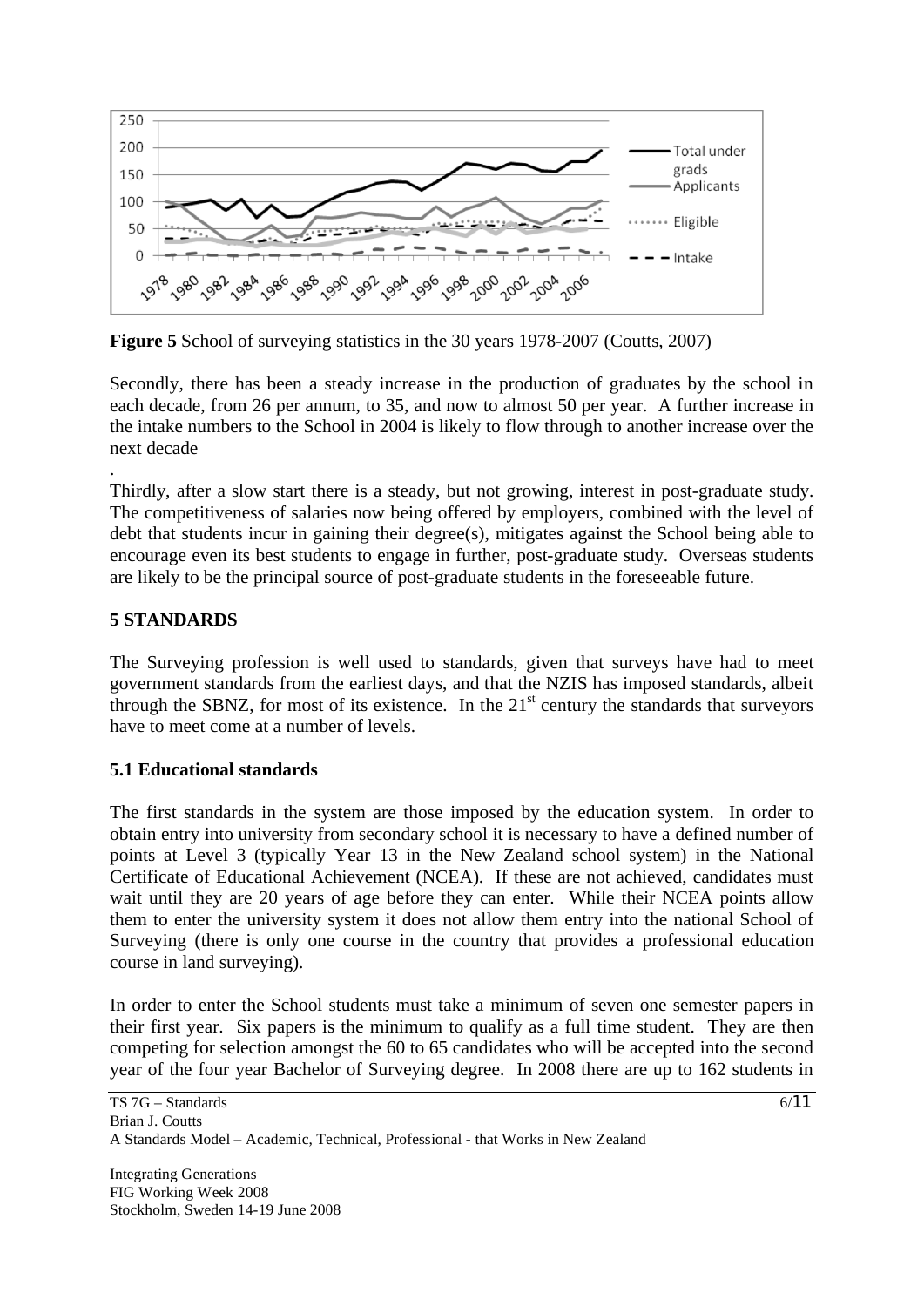the first year delivered by the School. In recent years the average marks needed across those seven papers has been approximately 68%.

The Bachelor of Surveying degree takes four years in total and may be awarded with Credit or with Distinction. The range of core subjects includes Cadastral Surveying, Civil Engineering, Engineering Design, Geodesy, Land Information Systems (GIS), Land Tenure, Planning, Professional Practice, Project Management, Survey Mathematics, and Surveying Methods. Elective papers include Construction Management, Engineering Surveying, Hydrography, Marine Law, Photogrammetry, Property Investment, Remote Sensing, and Urban Design. In order to complete this degree in the four years it is necessary to maintain the equivalent of seven papers per year, or one more than the minimum full time requirement.

# **5.2 Technical standards**

The second set of standards is those imposed by the profession and the licensing authority. Under the latest regime, established in 2002, the regulation of surveyors is separated from the regulation of surveyors. With respect to the surveyors, regulation for cadastral purposes is the statutory responsibility of the Cadastral Surveyors Licensing Board (CSLB). The Board regulates surveyors by setting competency standards that they are required to meet for the issue of a license, and renews licenses on an annual basis. It has disciplinary powers over those surveyors who fail to meet those standards and are considered to be a risk to the cadastre.

The CSLB has accredited the NZIS with the responsibility of testing the competency of graduate surveyors for a license in the first instance. Competency is established through oneon-one interviews with members of an Admissions Panel who are senior members of the profession, and who examine on a selection of projects based on their post graduation experience. The Board monitors the examination process through the attendance of a Board member at interviews.

The Board is also empowered to receive, accept, investigate and hear complaints against the cadastral competency of all past and present cadastral surveyors from any party. Since the reorganization of 2002, every candidate to appear before the Admissions Panel has included cadastral surveying as an option. What constitutes "Professional misconduct" is defined in the Second Schedule of the Board's empowering statute. In each of the last three years the Board has dealt with two or three cases of professional misconduct, and all cases that have gone to a hearing have been proven to the Board's satisfaction.

Thirdly, the NZIS has competency standards that must be met by survey graduates who wish to be full members of the Institute. To be eligible for attendance at an interview, a candidate must have completed a specified period, depending on the five sub-disciplines (measurement science and four others) the candidate chooses to put forward from a list of ten possible topics.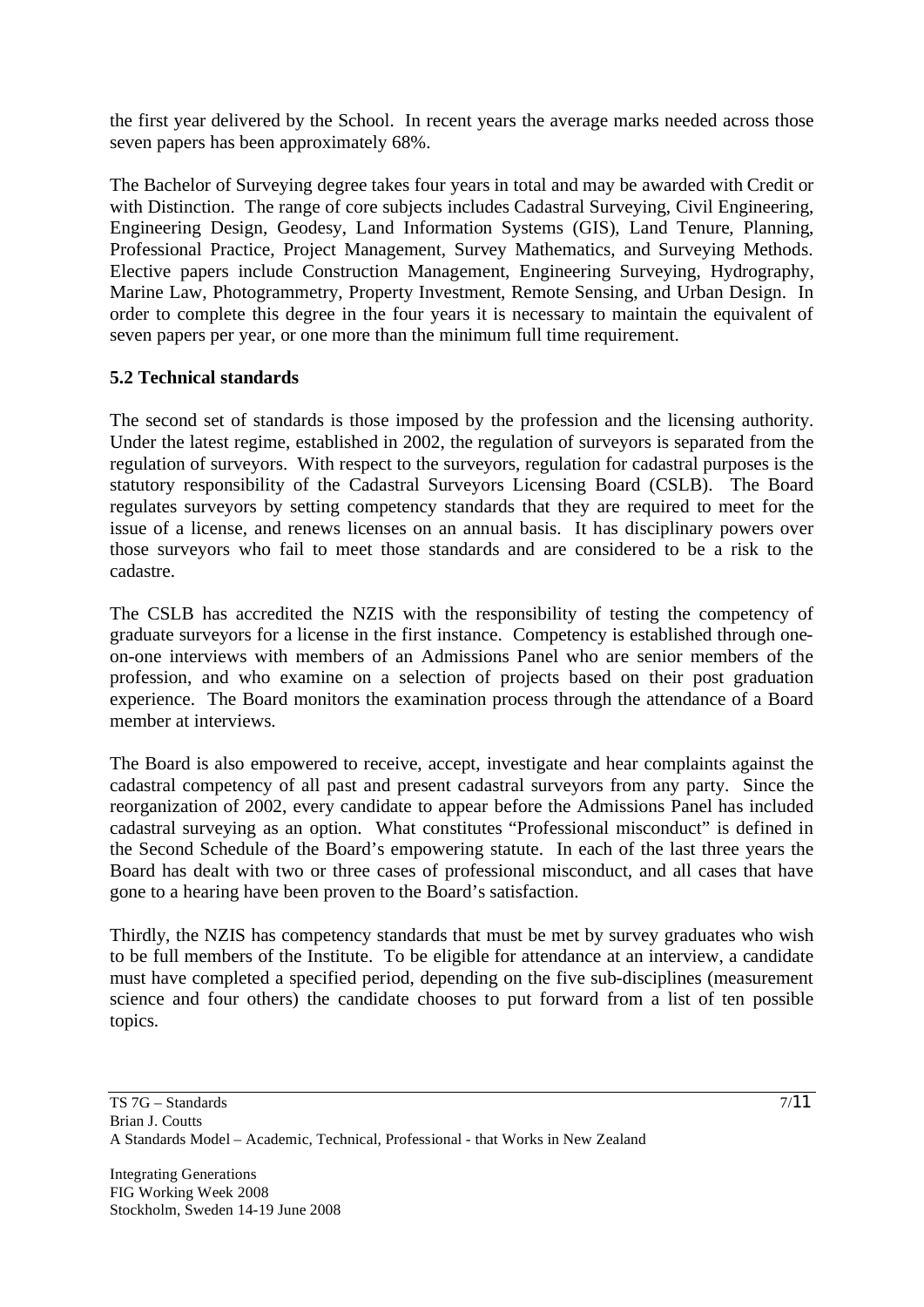#### **5.3 Professional standards**

Fourthly, but only with respect to cadastral surveys, the Surveyor-General issues standards that relate to the quality of cadastral surveys submitted to the cadastral record. These standards are prepared by the Office of the Surveyor-General who consults the profession at large before issuing them as standards that must be adhered to. They are generally referred to as the "Surveyor-General's Rules". Not complying with the Surveyor-General's Rules is an offence under the Cadastral Survey Act 2002, and non-compliance may be a matter for CSLB disciplinary actions.

### **5.4 On-going competency**

 Finally, the NZIS has recently instigated a higher level of professional status termed "Registered Professional Surveyor" (RPSurv). To obtain this status, a Member of the Institute must prove a advanced level of competence in two sub-disciplines or specialities of surveying after three tears of practice following completion of the full Member requirements. This status incurs an additional fee and requires that the holder undergo a minimum requirement of continuing professional development, which must be accounted to the NZIS on an annual basis. It is proven by peer review by a panel of senior professional surveyor who are specialists in the disciplines being examined.

Only the RPSurv requires that holders make annual returns indicating the number of continuing professional development (CPD) they have gained by undertaking approved educational activities. The CSLB tends to rely on the LINZ approval process for cadastral data sets and the Surveyor-General's audit regime to detect a falling away of current competence. Surveyors re-applying for their license annually are required to make a declaration that they consider themselves to have undertaken enough CPD or submitted a sufficient number of plans that have not been returned with "requisitions" to demonstrate that they remain competent.

### **5.5 A Set of Standards**

The system in place has a standards base that begins with secondary (high school) education and continues through to the completion of a four year degree, continues with technical onthe-job training, the result of which is tested by the examination of technical experience against a set of standards, and culminates in full recognition that is established by peer review.

#### **5.6 Mutual recognition**

In 1892 all of the Australian states and territories and New Zealand entered into an agreement, based on the fact that each of them maintained a similar system, to recognise each other's standards based system such that a cadastral surveyor who meets the requirements of one would be recognized by all of the others. On production of a "Letter of Accreditation" from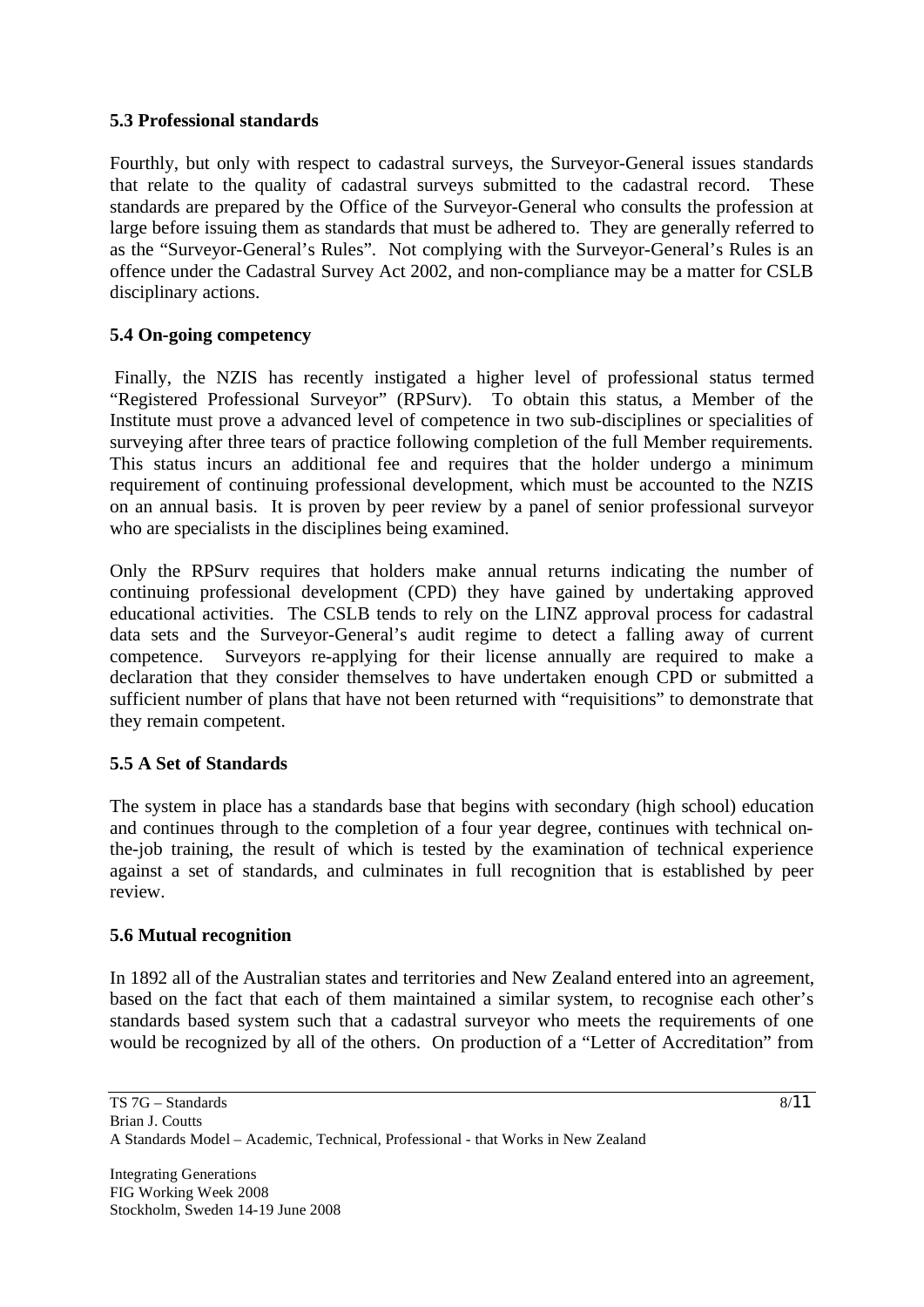their "home" jurisdiction, the surveyor would be issued with a license to conduct cadastral surveys in any other jurisdiction. This agreement is maintained to the present day. **6. CONVERSION FROM STUDENT TO MEMBER** 

Further quantitative research is needed to ascertain accurately the conversion rate from graduate to full Member status of the NZIS, or more recently the percentage of graduates appearing before the NZIS Admissions Panel irrespective of whether they actually become members on NZIS. For this reason, at the moment, it is only possible to use the crudest of measures to indicate the success rate of regularly recruiting.

We can observe the following facts. The National School of Surveying has been consistent in its production of graduates, steadily increasing its output over time (Coutts, 2007). The number of Members of the NZIS has been maintained and has shown modest growth over time. While the growth in numbers is not great, it does noticeably exceed the numbers being lost by attrition. Coutts, 2007 (Figure 1, Licensed Surveyors age distribution and Figure 14 NZIS age distribution) shows that there are no "missing" cohorts in the age group distribution. There are, of course, practitioners in other aspects of surveying who are neither licensed nor Members of NZIS, and therefore the figures if extrapolated to a work force, are conservative.

That is, over the 40 year expected career length of working surveyors in New Zealand, there is a steady supply of both licensed and general practice surveyors to supply the New Zealand market, which should allow for a free flow through the generations. There is anecdotal evidence to suggest that young New Zealand surveyors are flowing through into management, partnership and ownership positions in the profession at an increasingly young age. This is a necessity in order to keep these people from taking their knowledge, skills and experience out of the country and offering it on the global market, where the financial rewards can be considerably greater.

### **7**. **DEMAND FOR SURVEYORS**

There appears to be a world-wide demand for both technical and professional surveyors, driven by economic growth in developing countries and the demand for mineral resources. The New Zealand professional surveyor, with a strong base in meeting practical and technical standards in a broad range of surveying sub-disciplines, is able to get employment in any part of the world. This employability is enhanced by the relatively low political profile of New Zealand that allows nationals to travel without the socio-political "baggage" associated with higher profile countries.

New Zealand appears to be running a model that produces a constant and growing supply of well qualified and in-demand professional surveyors. Interest in becoming a land surveyor through this process is also growing. The number of students enrolling in first year preselection courses in Surveying has increased steadily over the last few years, exemplified by a 28% increase from 2007 to 2008. There are no signs at the moment of this increasing demand slowing.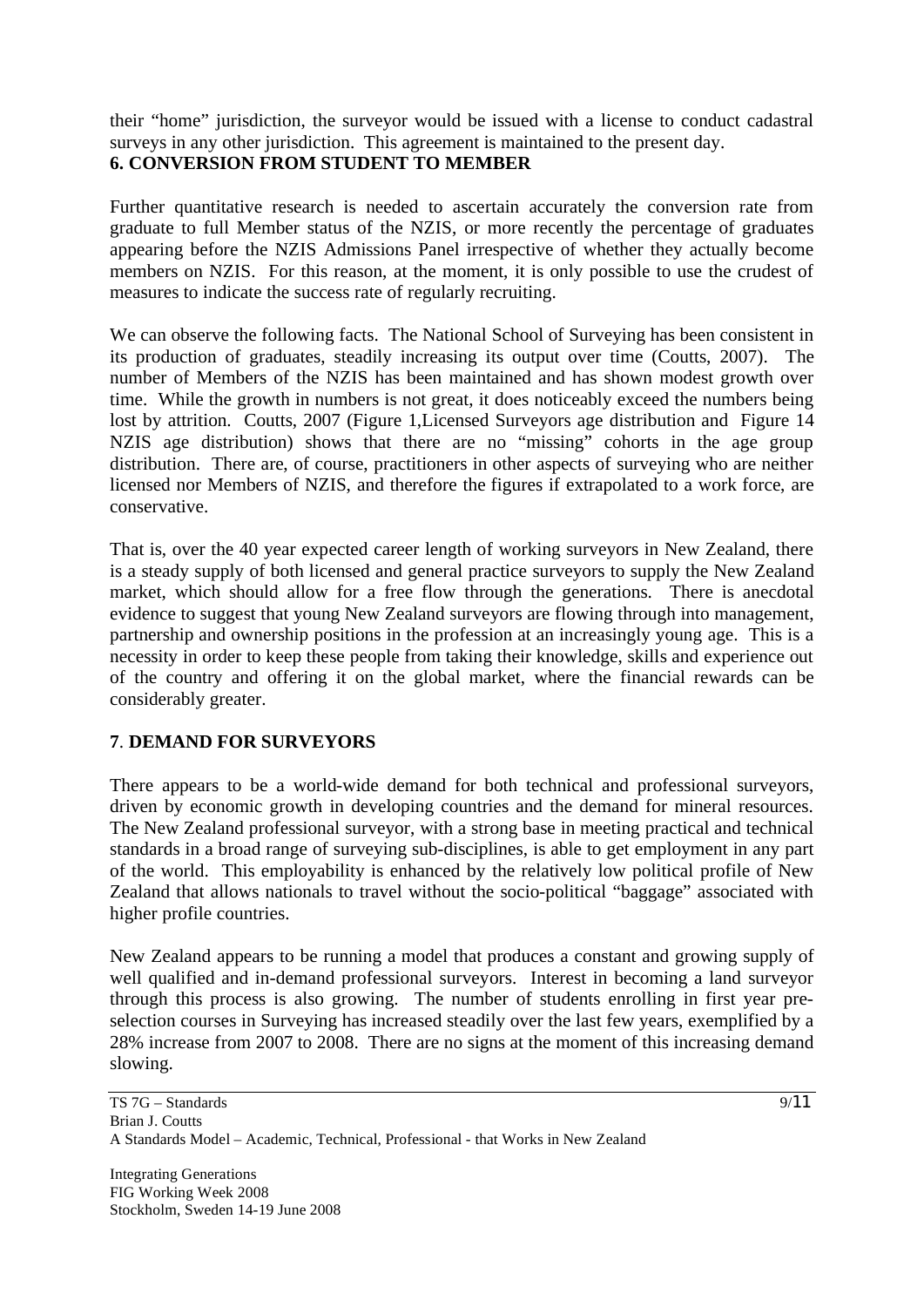In the last quarter of a century land surveying has developed into a highly demanding, highly technical and challenging profession that can attract a broad range of young people with talents from a broad range of topics. While the fundamental skill is mathematics applied to the art and science of measurement, the basic understanding of which can be applied in a spectrum of applied practice and research. It is possible, and desirable, that these skills be applied to the environmental problems facing those societies that inhabit the planet and who have a desire to survive.

Sustainability is the catch-phrase of the moment. The emerging generation is acutely aware of the necessity to deal with environmental problems, and there is evidence that they also have the desire to face the issues and seek solution in ways that are not necessarily "bottom line" driven. The challenge ahead for educators, legislators, and professional societies is to ensure that the skill set supplied to the new generation of land surveyors remains relevant, applicable and forward-looking so that the generation that will manage the solutions to the global problems are suitably equipped for the challenge facing them. The tools that the land surveyor brings to bear on environmental issues are essential parts of dealing with those problems. Both potential professionals and existing managers and politicians must be aware of what the profession has to offer in the way of underlying information on which sustainable resource management decisions can be made.

#### **REFERENCES**

Cadastral Survey Act 2002. New Zealand Statutes. Coutts, B. J. 2007. The Demographic Structure of New Zealand Licensed Cadastral Surveyors. *Proceedings of the South East Asian Congress.* Christchurch, New Zealand.

### **BIOGRAPHICAL NOTES**

Brian Coutts JP MSc DipSurv Dip Mgmt FNZIS FRICS MNZPI AAMINZ RPSurv is a Senior Lecturer at the National School of Surveying in New Zealand where he teaches planning and resource management. He is also the University's Director of Environmental Science programme. He is the Chair of the Cadastral Surveyors Licensing Board, the Immediate Past President of the Commonwealth Association of Surveying and Land Economy (CASLE) and a former president of the New Zealand Institute of Surveyors. He has published 2 books and over 40 papers on professional issues related to surveying practice in New Zealand. Brian Coutts is the New Zealand Correspondent to Commission 1, and previously was Correspondent to Commission 8.

10/11